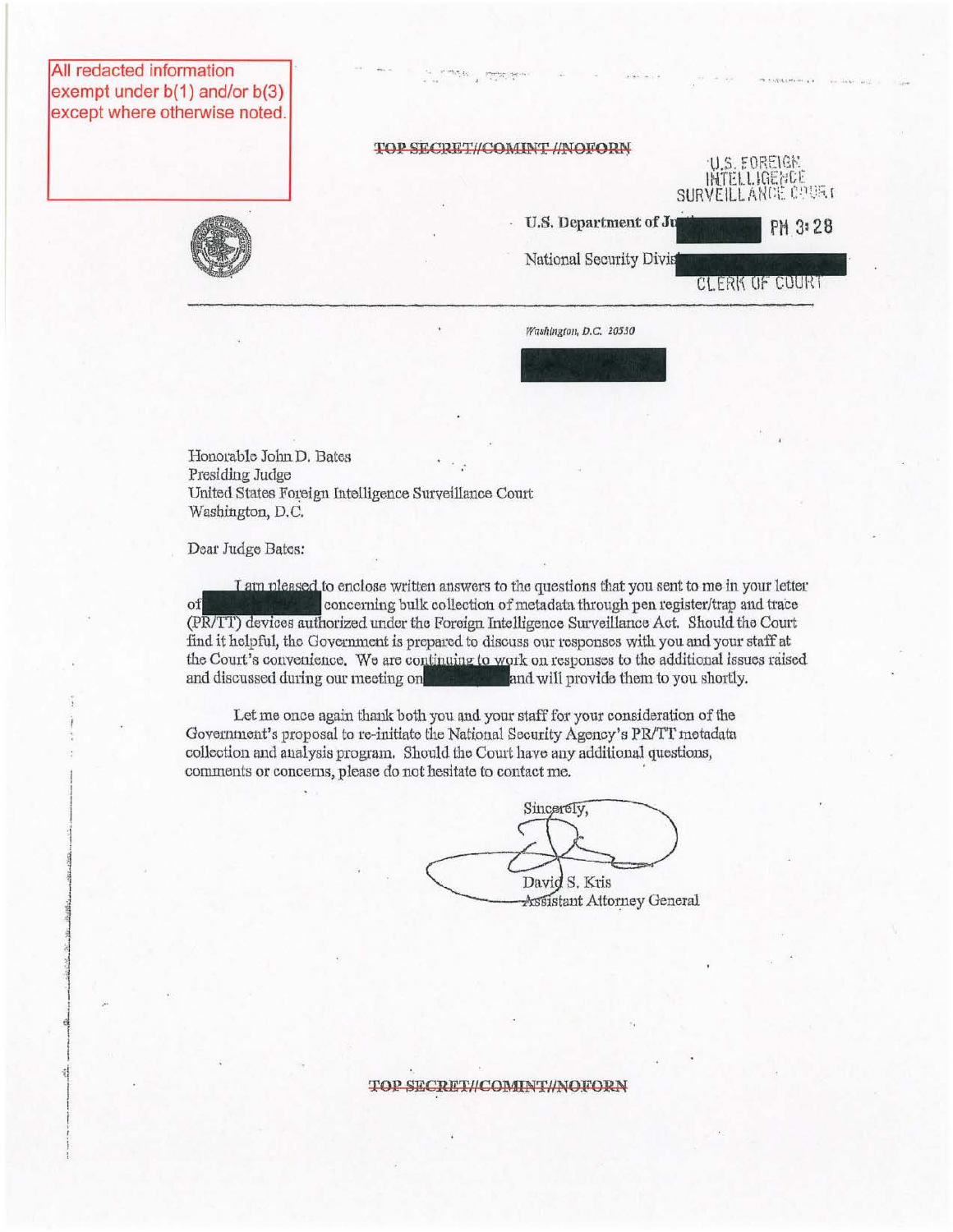## TOP SECRET//COMINT//NOFORN



NATIONAL SECURITY AGENCY CENTRAL SECURITY SERVICE FORT GEORGE G. MEADE, MARYLAND 20765-6000

MEMORANDUM FOR ASSISTANT ATTORNEY GENERAL, NATIONAL SECURITY DIVISION, DEPARTMENT OF JUSTICE

SUBJECT: (U/FOUO) Response to Questions from the Foreign Intelligence Surveillance Court (FISC) Letter of - INFORMATION MEMORANDUM .

(U/FOUO) I am pleased to provide the enclosed information in response to the questions the FISC posed in its letter to you. As I indicated in my previous letter (dated , intelligence officers and attorneys at NSA worked with you and members of your staff, as well as personnel at the Office of the Director of National Intelligence, to carefully and comprehensively review the FISC's questions and provide these responses. I very much appreciate the spirit of cooperation shown by all involved in this continuing effort,

(U/FOUO) We would be happy to answer any additional questions and meet with the FISC, as necessary. If you have any questions in connection with this correspondence, please contact

KEITH B. ALEXANDER Lieutenant General, U.S. Army Director, NSA/Chief, CSS

Encl:  $a/s$ 

THIS DOCUMENT MAY BE DOWNGRADED TO UNCLASSIFIED//FOR OFFICIAL USE ONLY UPON REMOVAL OF ENCLOSURE.

TOP SECRET//COMINT//NOFORN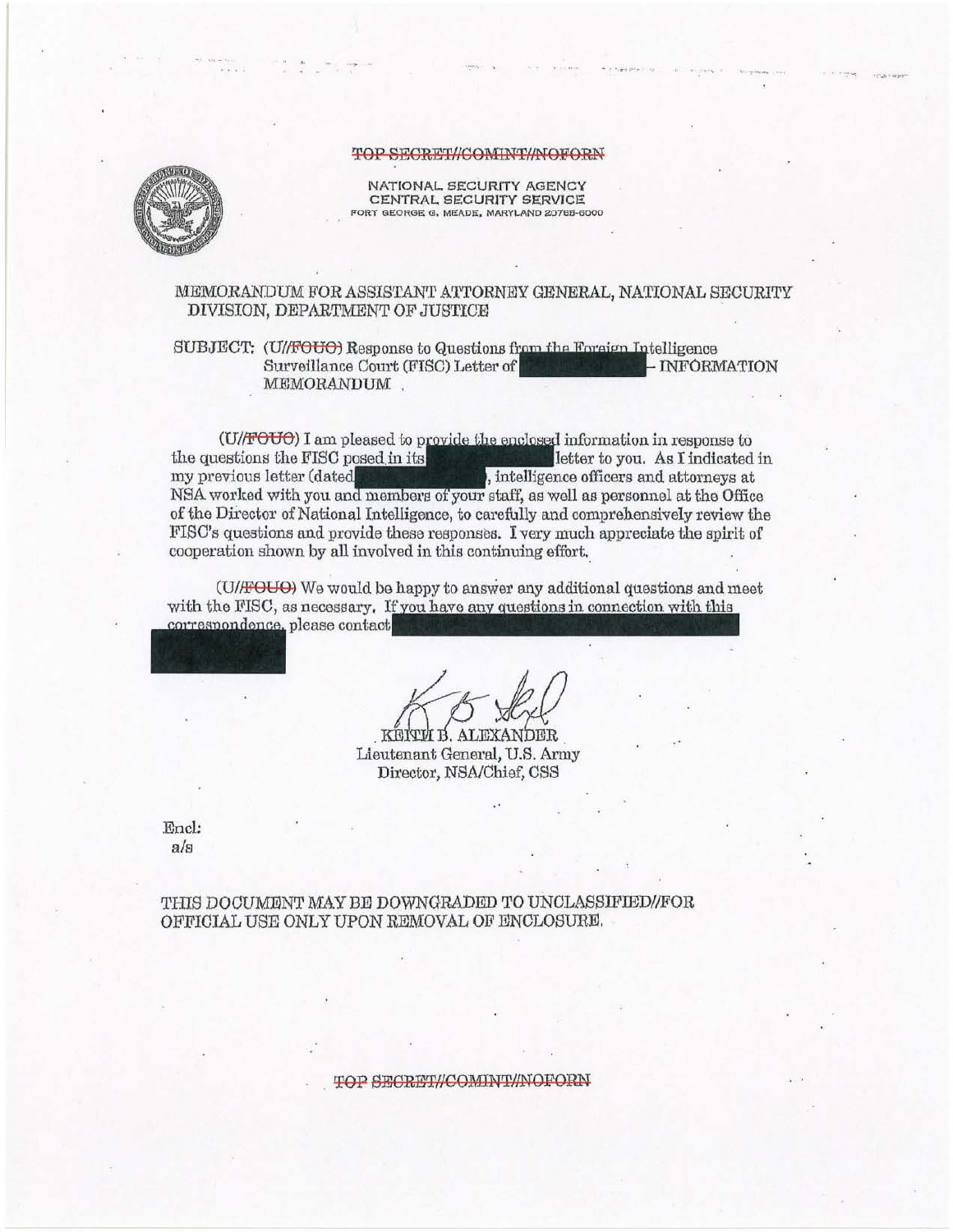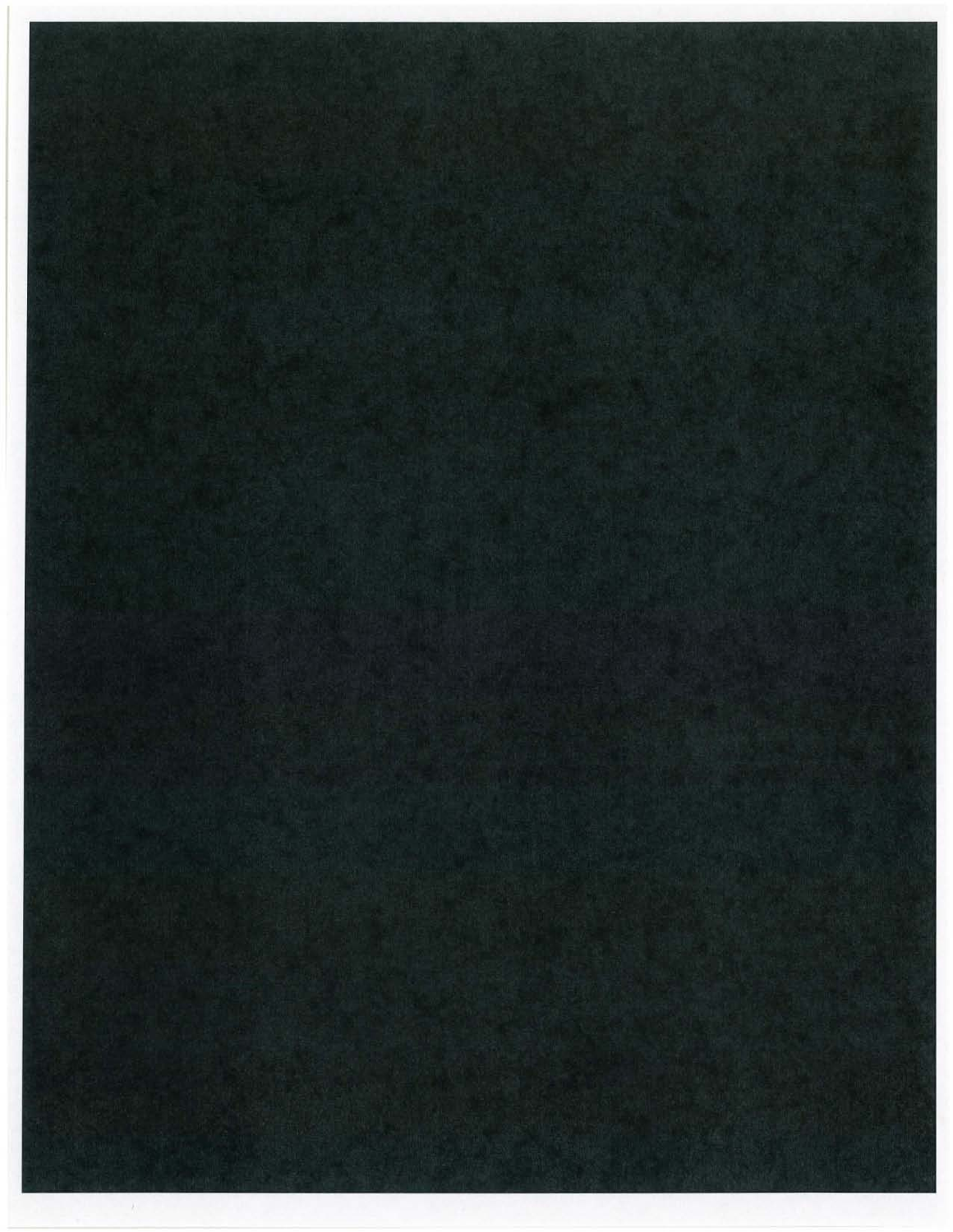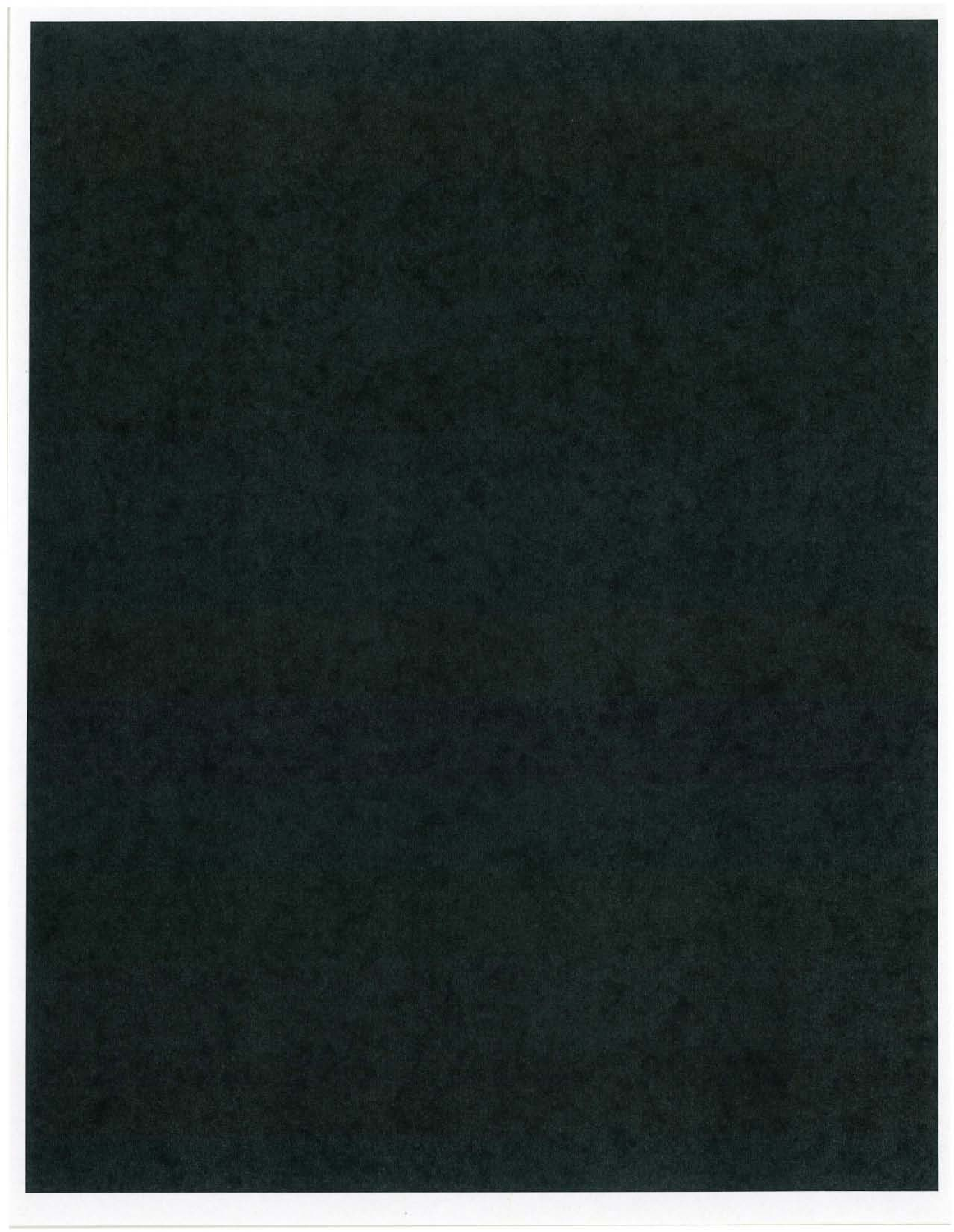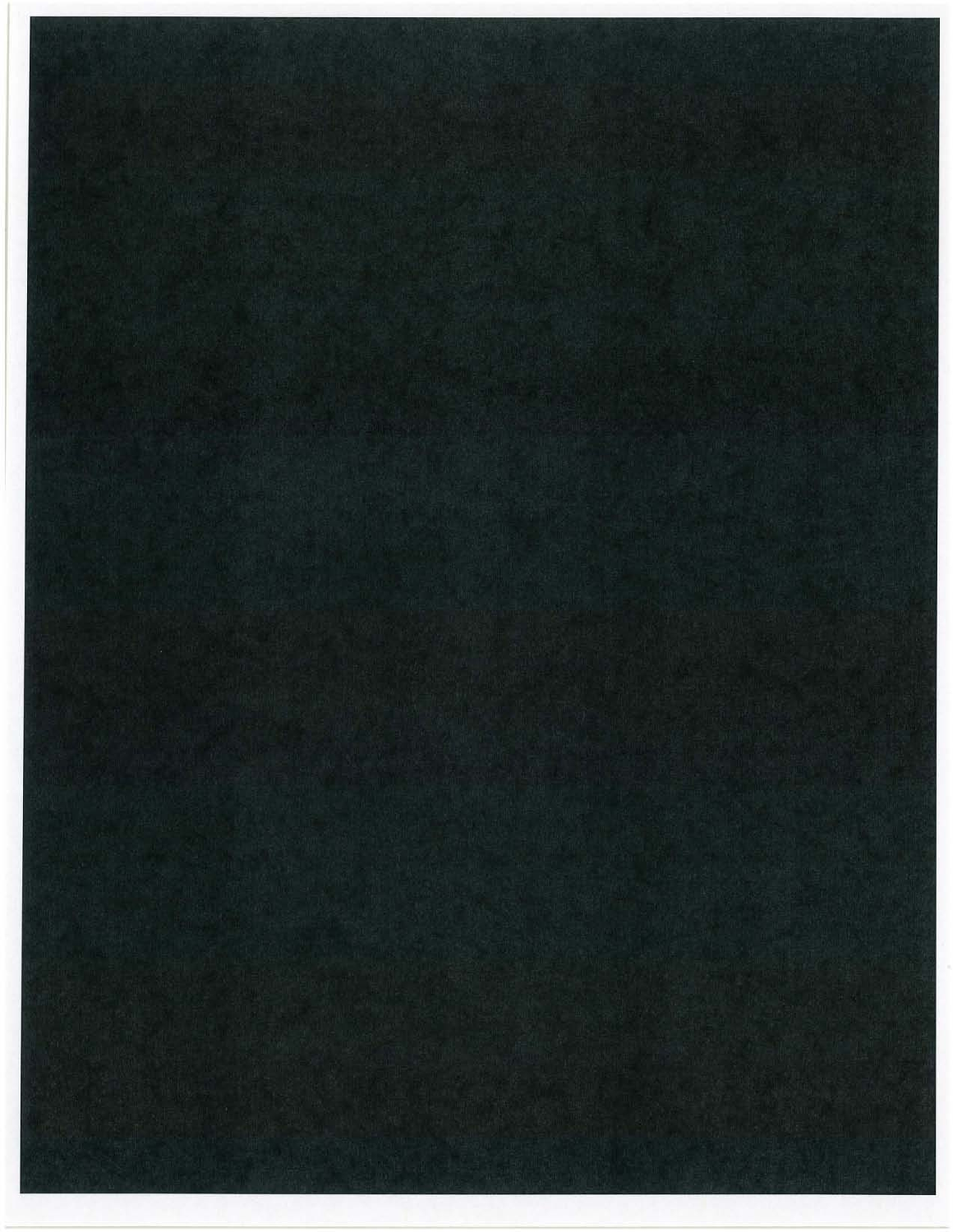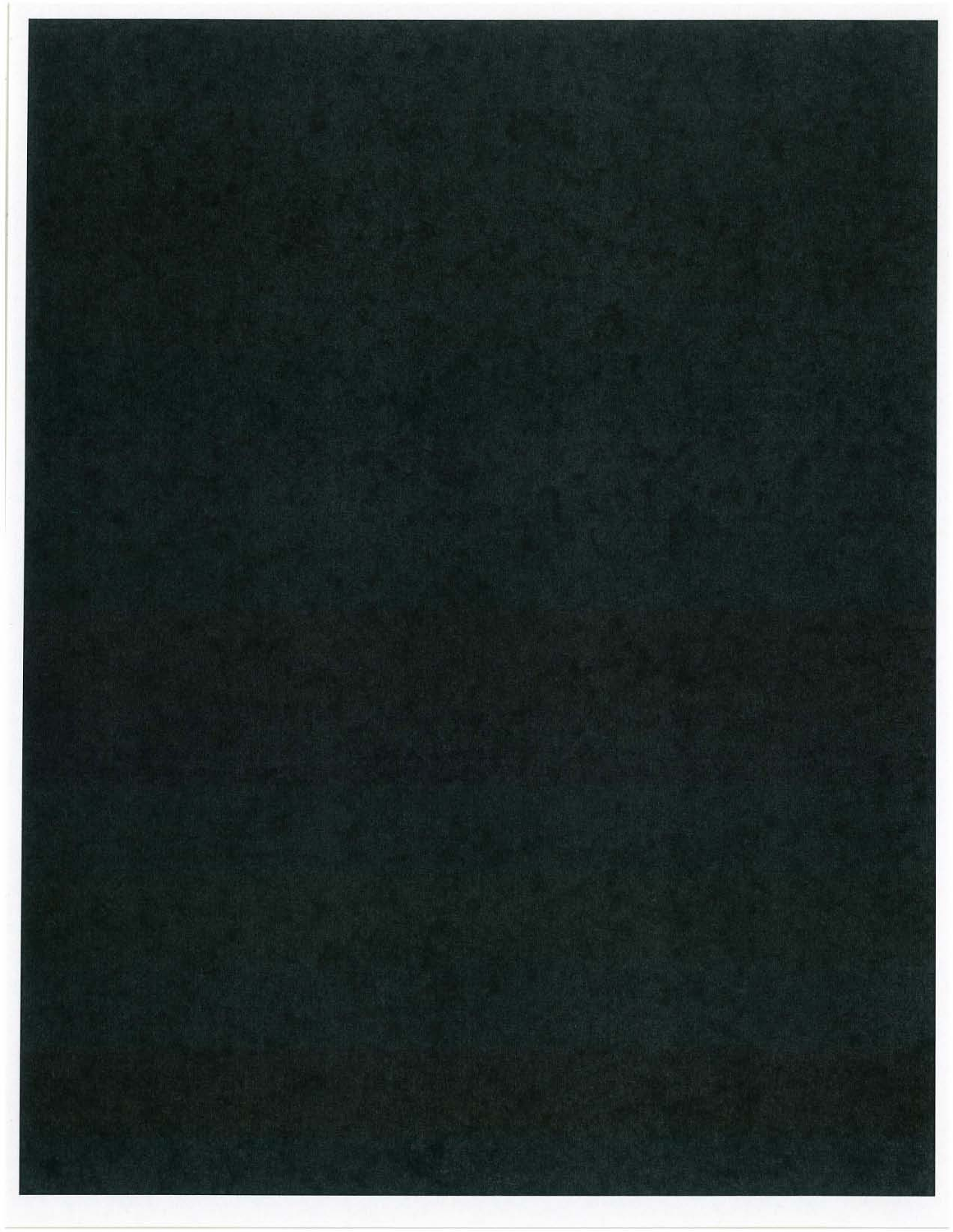